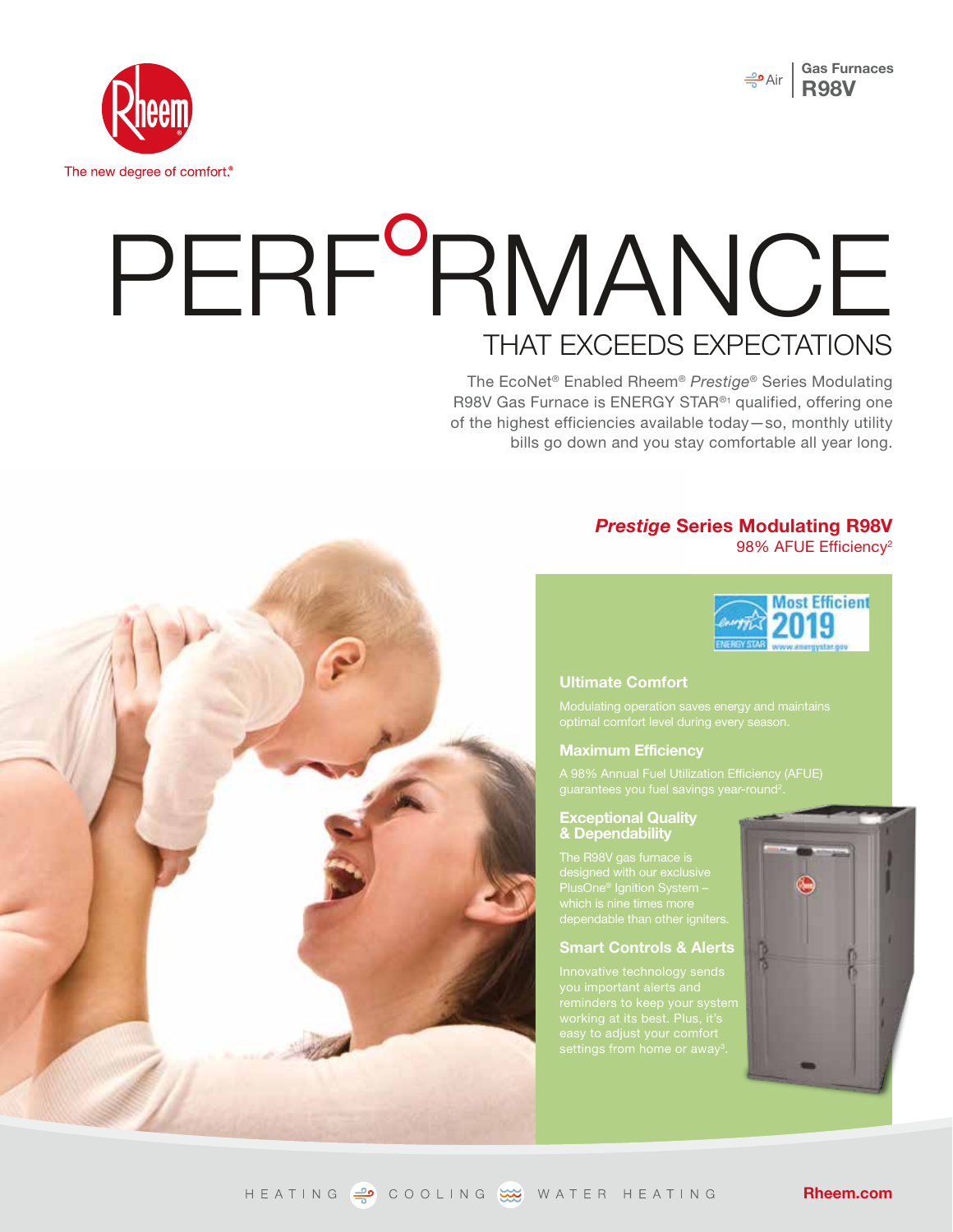# **We Thought of Everything… & Then Some**

Designed to keep your family comfortable for years to come, the Rheem® *Prestige®* Series Modulating R98V Gas Furnace was developed using our 360°+1 design philosophy. We strive to deliver the very best homeowner experience by evaluating every detail of a product from every angle. That's 360°+1. And that's why you can count on Rheem heating and cooling solutions to bring you and your family years of comfort.



Rheem-Exclusive **PlusOne® Ignition System**

Rheem-Exclusive **PlusOne® Energy Efficiency**

Rheem-Exclusive **PlusOne® Water Management System**



Industry-First **PlusOne® Diagnostics**

# **Innovation You Can Count On**

Industry-first patented features and exclusive design make the Rheem *Prestige* Series Modulating R98V Gas Furnace a smart option. From top to bottom, inside and out, and every angle in between, we've thought of everything to bring you **efficient** and **dependable** indoor comfort.

# Enjoy ultimate comfort & performance

- Delivers innovative modulating gas valve and variable-speed blower motor technology
- Adjusts automatically, providing a more consistent indoor environment and maximum heating efficiency
- Runs at a wide range of speeds, so your home gets just the right amount of airflow in all seasons

#### Quiet & efficient comfort

- Provides improved airflow via patented heat exchanger design, which reduces operating sound by 20%4
- Contributes to quiet, more efficient operation with its variable-speed ECM motor
- Designed for better humidity control while using less power, it's one of the quietest and cost-saving furnaces on the market

# **Dependability**

- Comes standard with our exclusive PlusOne Ignition System
- Proven Direct Spark Ignition (DSI) is one of the most dependable ignition systems available today
- Exclusively used by Rheem on residential gas furnaces, DSI is also used on ovens and stoves—appliances you rely on daily

# Protect your home

- Comes standard with our exclusive PlusOne Water Management System and the industry's first Blocked Drain Sensor
	- Shuts off your furnace when a drain is blocked, preventing water spillage from condensation and potential water damage to your home
- Offers one of the best warranties in the industry, which translates to fewer repair bills and more cozy nights at home

#### Easy installation & maintenance

- Delivers significant savings on installation costs and any maintenance, if needed
- Designed with our industry-first, 7-segment LED display that makes service calls quick and easy

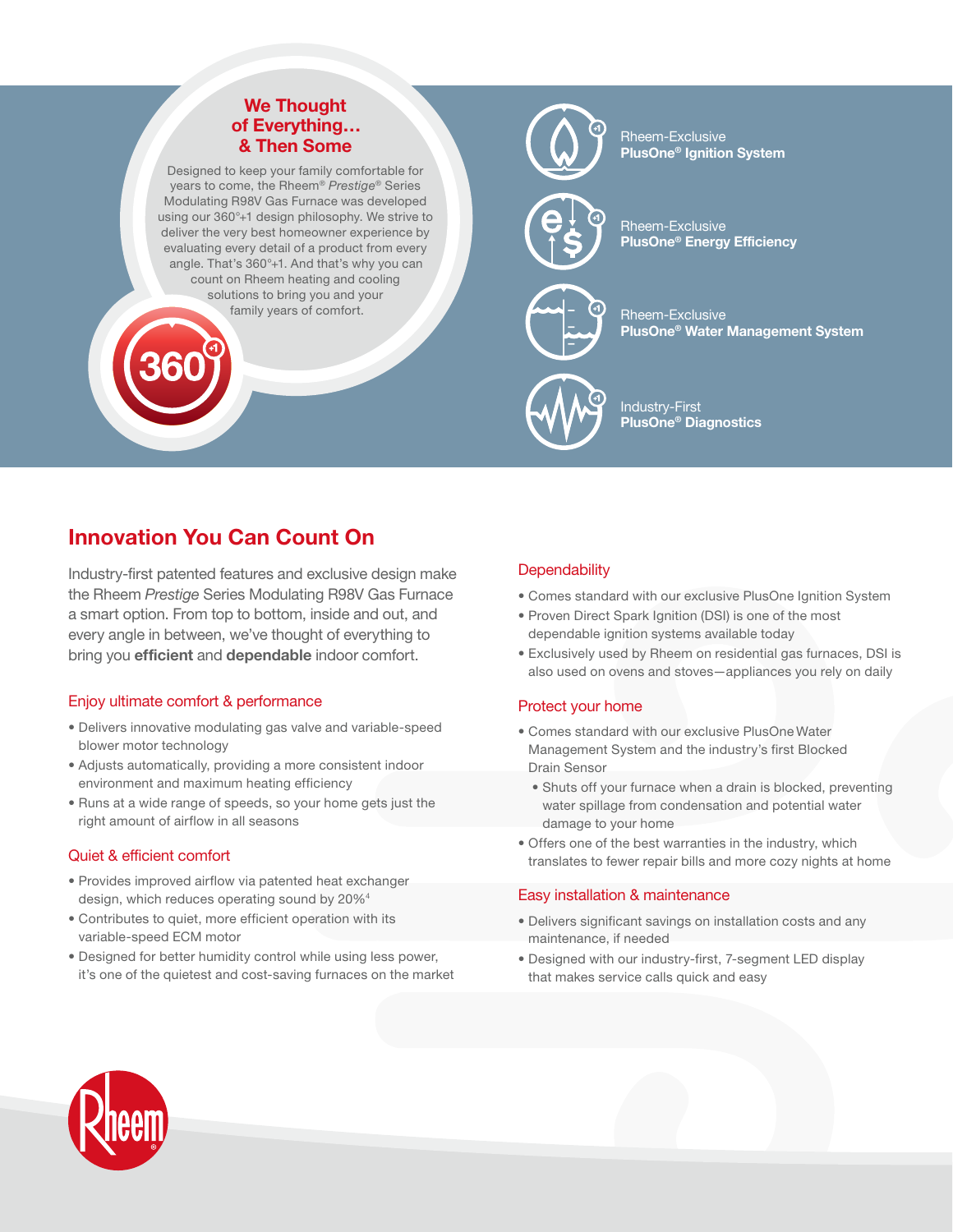

#### **The Rheem***Prestige* **Series Modulating R98V Gas Furnace is Designed for High-Performance**

- 98% AFUE This means maximum efficiency for you, and may qualify you for local and / or utility rebates
- Modulating operation Provides superior comfort by knowing when to adjust speeds automatically, so there is no need for you to adjust the temperature
- Variable-speed ECM motor Uses less energy than a single-stage motor; it's engineered for better dehumidification, which provides you with better indoor air quality

# **Enjoy Savings Through Maximum Efficiency**

The R98V Modulating Gas Furnace is not only high performing, but also saves you energy and money. Plus, its 98% AFUE<sup>2</sup> rating may qualify you for local and / or utility rebates. It's everything you need in a gas furnace—and more.

# Energy savings

- Offers a welcome bonus to your heating system, as well as your wallet
- Uses fuel efficiently and economically through maximum airflow and its patented heat exchanger design
- Gets an ENERGY STAR® rating for reducing energy consumption and lowering utility bills, while maintaining comfortable temperatures

#### Utility rebates

- Offered widely as incentives to reduce energy consumption and make responsible use of resources
- Supplies a 98% AFUE rating, which may make you eligible for a rebate
- Check your state's policy on local utility and municipality rebates by visiting **Rheem.com/Rebate**





The *Prestige* Series Modulating R98V Gas Furnace is designed to operate with the EcoNet® Smart Thermostat. This easy-to-use thermostat optimizes system performance and includes great features like:

- Simple scheduling and one-touch energy savings
- Remote access via the EcoNet App
- Important equipment alerts sent directly to your phone or email
- Convenient voice control just ask "Alexa, make home cooler"5









WORKS WITH alexa